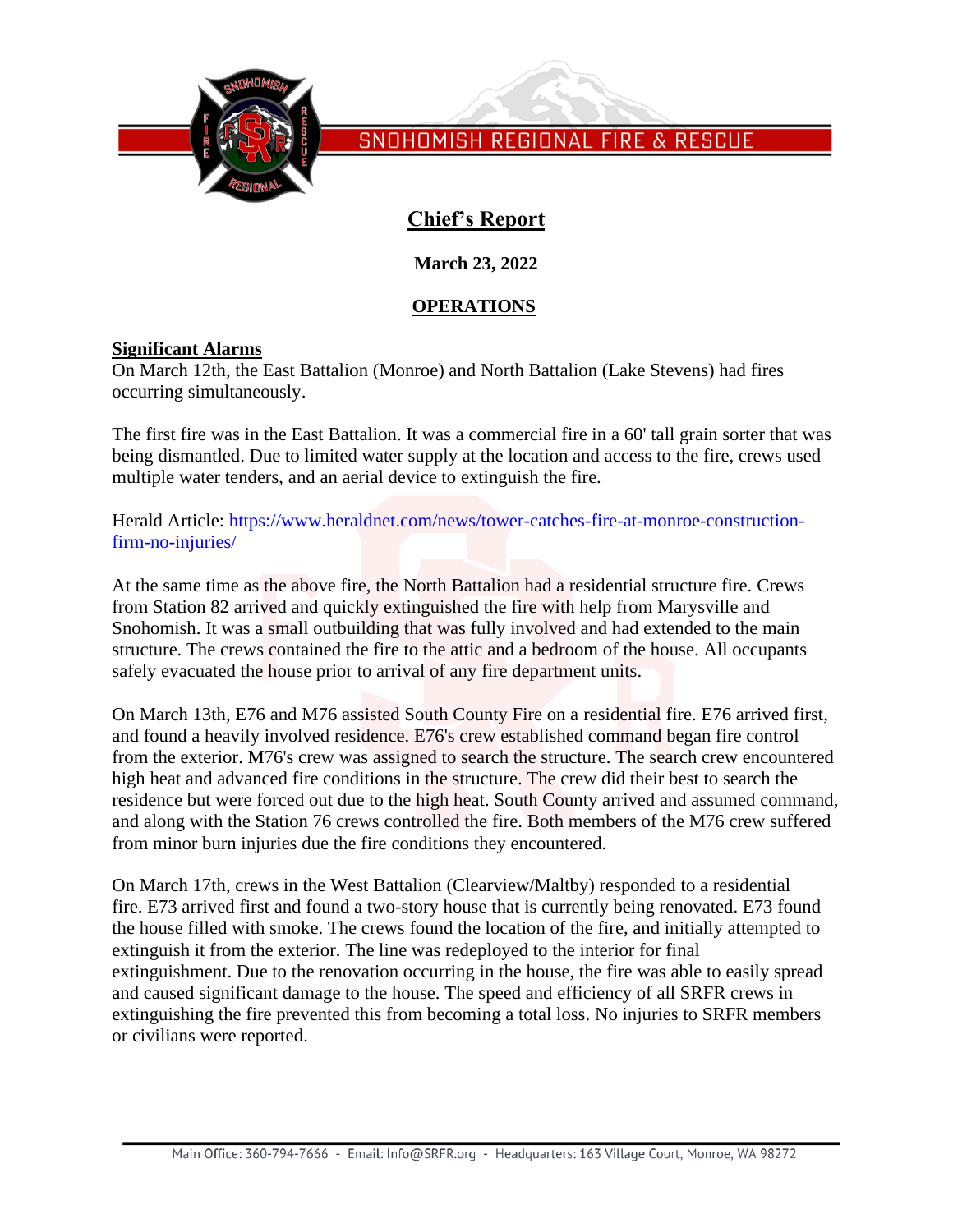

### **Fire Suppression / Special Operations**

The SNO911 dispatch center had a planned CAD upgrade scheduled overnight on March 7th, to the morning of March 8th. During this upgrade, the dispatch center was staffed with fire department representatives, and all agencies were advised to plan for their own Fire Operations Center, or FOC. SRFR staffed their FOC, at Station 31, with an additional Battalion Chief. Overall, the upgrade was a success.

#### **Emergency Medical Services**

Staff attended the monthly Sno911 DRC/DNC meeting to discuss dispatch criteria.

Staff attended the monthly Providence Hospital Stroke Quality Committee and Code Stroke IR Workgroup to collaborate with regional partners.

Staff met with representatives from FirstPass to conduct updates to the system for QA purposes.

#### **Training & Safety**

Health & Safety will be working with Operations to review a recent fire response that resulted in minor burns to two SRFR firefighters. We will be assessing our PPE and fire ground operations to seek continuous improvement.

The Force Protection Group continues to meet and navigate the changing landscape of COVID restrictions. We anticipate that changes will be slow and incremental as we work our way towards a new normal for health care providers. For now, all employees are still masking when in public spaces.

Health & Safety is working with the Admin Team to develop a return to the office plan for all employees.

Training, Operations, and Health & Safety will be attending the CPSE Excellence Conference to gain a broader understanding of the accreditation process and the governing bodies.

March 17, staff attended the Snohomish County Fire Recruit Academy evaluations. All SRFR recruits and company officers are performing at a high level.

## **PLANNING**

### **Welcome PIEO Peter Mongillo!**

Snohomish Regional Fire and Rescue welcomes our new Public Information and Education Officer Peter Mongillo to our team. Peter was born and raised Washington and feels blessed to work in the community he loves. Peter was a local Photojournalist for 20 years, most recently with KOMO News. Peter is a father of two girls that attend Lake Stevens schools. He is an avid angler, classic Volkswagen enthusiast, and an all-season outdoor explorer. Welcome Peter!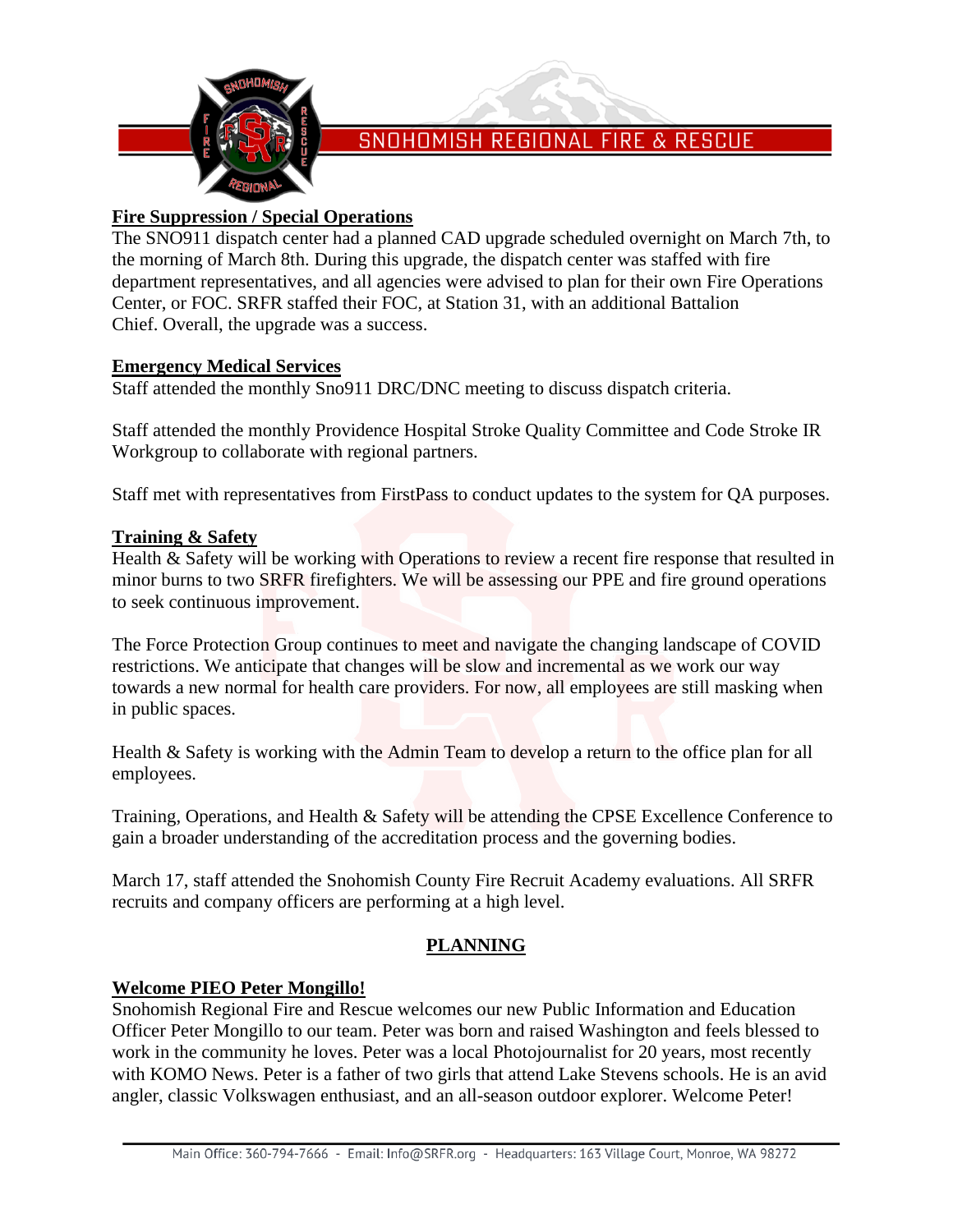

### **Community Relations**

This year the city of Lake Stevens will be partnering with Gloria Martin to provide our Lake Stevens community with a Health & Wellness Festival. This new opportunity will replace the Health & Safety Fair that has been organized by fire and police in the past.

The Lake Stevens Health & Wellness Festival has been scheduled for Sunday June 26th from 9:00 a.m. to 4:00 p.m. at North Cove Park & The Mill, downtown Lake Stevens.

We have scheduled our annual Lake Stevens Guns 'n Hoses Softball Challenge for 6:00 p.m. Tuesday, August 9 at the Lake Stevens Community Park. Our Monroe softball game with Monroe PD has been scheduled for Noon on Sunday, May 1 at Lake Tye Turf Field. Many thanks to Lieutenant Scott Rybar for coordinating our SRFR teams!!

We look forward to connecting with our communities this summer!

#### Public Education Updates:

School YTD: 2nd Grade Classes Visited: **31 out of 77**

- o March 3rd March 16th
	- Mill Creek Elementary: **4**
- o Scheduled: **9 (2nd Grade) & 5 (9th Grade Hands Only CPR)**

Adult & Senior Safety Classes YTD: **4**

- o We had our Home Fire Safety class on **March 9th**
- o The next class is Disaster Preparedness on **April 13th**

Social Media Snapshot: March 3rd - March 16th

- **21** Posts
- **44** New Followers/Accounts
- **20,696** Impressions/Engagement/Clicks

Public Education Specialist Kaitlin King submitted the Spring 2022 Newsletter to the printer. It should drop in mailboxes the first week in April. This newsletter features: The Water Rescue Team, Chief's Message, Window Falls Safety, and Bike Helmet Safety.

Public Education Specialist Kaitlin King is working with our webmaster to update our SRFR website with current content on the following pages:

- o Public Information
- o About Us Section and Recruitment/Employment Pages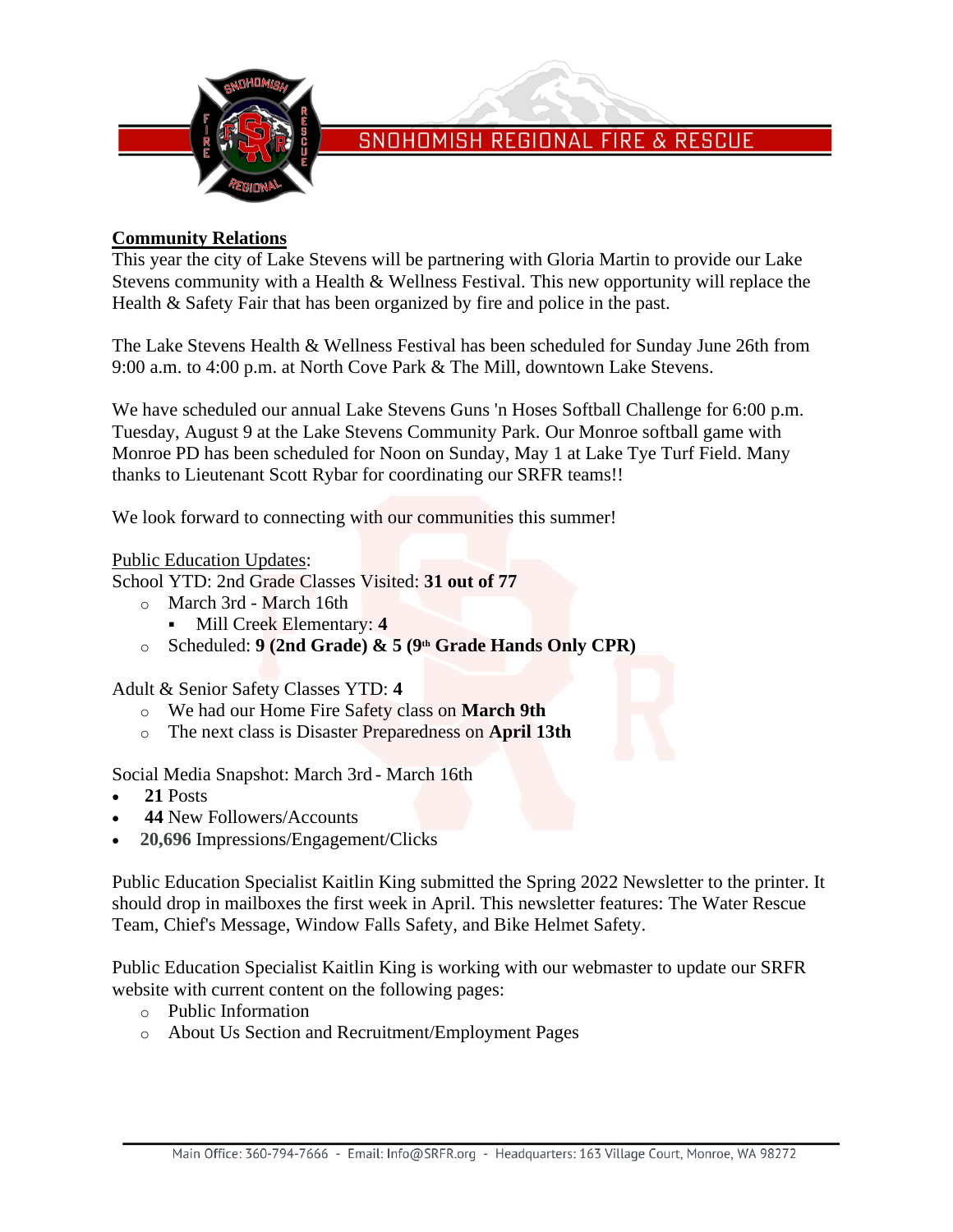

# **LOGISTICS**

March 14, staff met with leadership from Granite Falls Fire Dist. 17 and their project manager to tour their new training and storage facility that are under construction.

March 16, staff met with architect Rice, Fergus, Miller to begin planning for future capital facilities projects, notably Station 83, the Shop, Station 81, Station 32, and Station 72.

### **BUSINESS ADMINISTRATION**

### **Finance**

We are finishing up the 2021 fourth quarter financial report and expect to present it at the next finance committee meeting.

We are working on budget amendment #1 for 2022. This should include updated beginning fund balances for 2022, 2021 encumbrances, and the budget reinfusion plan.

We have completed the January 2022 budget and actual report and are beginning the February 2022 bank reconciliations.

### **Administration**

Cultural Leadership Team (CLT)

March 22, staff met with Dr. Pat Sikora to plan for the recruitment and launch of a Cultural Leadership Team (CLT). The CLT will include employees from all levels of the organization to help the District improve and support a positive internal culture. More information about the CLT will be forthcoming.

Vaccination Mandate Comprehensive Accommodation Review

On August 9, 2021, Governor Jay Inslee issued Proclamation 21-14 requiring state employees and health care and long-term care providers to be fully vaccinated after October 18, 2021. SRFR is complying with the Governor's Proclamation. As an ongoing analysis, staff are engaged in an evaluation of the district's ability to modify accommodations provided to unqualified employees. Criteria currently under review includes the following:

- The lawful and regulatory requirements contained in Governor Jay Inslee's August 9, 2021, Proclamation 21-14 requiring state employees and health care and long-term care providers to be fully vaccinated after October 18, 2021
- The Vaccine Mandate Accommodation MOU with Local 2781
- Recommendations from the CDC, Snohomish Health District, and MPD Dr. Eric Cooper
- Legal review
- Operational impacts